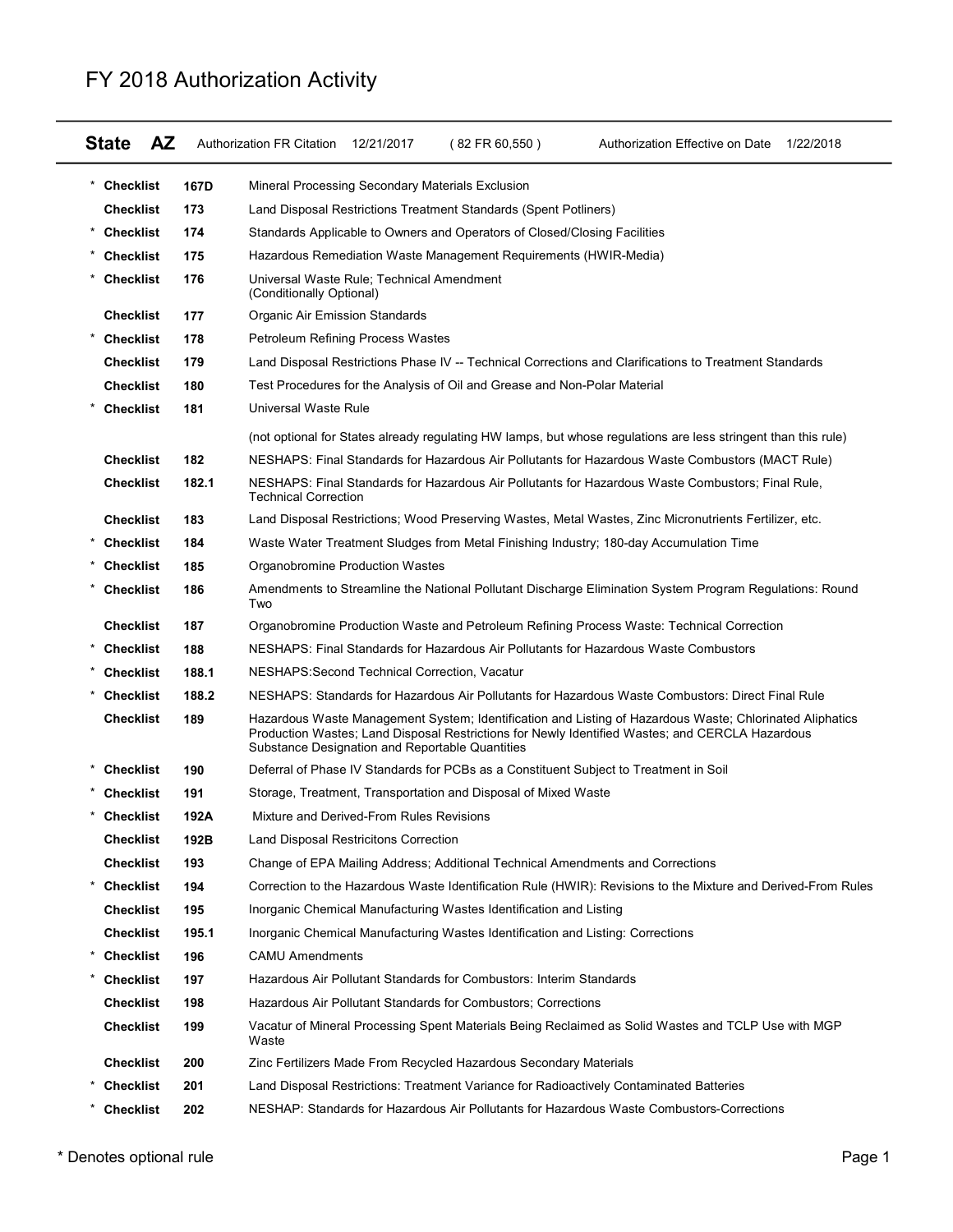|                           |       | FY 2018 Authorization Activity                                                                                     |                                           |
|---------------------------|-------|--------------------------------------------------------------------------------------------------------------------|-------------------------------------------|
|                           |       |                                                                                                                    |                                           |
| * Checklist               | 203   | Hazardous Waste Management System; Identification and Listing of Hazardous Waste; Used Oil Management<br>Standards |                                           |
| <b>Checklist</b>          | 205   | NESHAP: Surface Coating of Automobiles and Light-Duty Trucks                                                       |                                           |
| <b>Checklist</b>          | 206   | Non-wastewaters from Dyes and Pigments                                                                             |                                           |
| <b>Checklist</b>          | 206.1 | Non-wastewaters from Dyes and Pigments Correction                                                                  |                                           |
| <b>Checklist</b>          | 207   | Uniform Hazardous Waste Manifest                                                                                   |                                           |
| <b>Checklist</b>          | 207.1 | Uniform Hazardous Waste Manifest Correction                                                                        |                                           |
| <b>Checklist</b>          | 208   | Methods Innovation; SW-846                                                                                         |                                           |
| <b>Checklist</b>          | 208.1 | Methods Innovation; SW-846 Correction                                                                              |                                           |
| <b>Checklist</b>          | 209   | Mercury Containing Equipment                                                                                       |                                           |
| <b>Checklist</b>          | 211   | <b>Headworks Exemption</b>                                                                                         |                                           |
| <b>Checklist</b>          | 212   | NESHAP: Phase I Final Replacement Standards                                                                        |                                           |
| Checklist                 | 213   | <b>Burden Reduction Rule</b>                                                                                       |                                           |
| <b>Checklist</b>          | 214   | <b>CFR Corrections Rule I</b>                                                                                      |                                           |
| <b>Checklist</b>          | 215   | <b>CRT Exclusion</b>                                                                                               |                                           |
| <b>Rules Authorized -</b> |       | 50<br>Required - 20                                                                                                | Optional - 30                             |
|                           |       |                                                                                                                    |                                           |
| <b>State</b><br><b>DC</b> |       | Authorization FR Citation 8/20/2018<br>(83 FR 42,036)                                                              | Authorization Effective on Date 8/20/2018 |
| <b>Checklist</b>          | 169   | <b>Petroleum Refining Process</b>                                                                                  |                                           |
| <b>Checklist</b>          | 170   | Land Disposal Restrictions - Phase IV                                                                              |                                           |
| <b>Checklist</b>          | 171   | <b>Emergency Revisions of LDR Treatment Standards</b>                                                              |                                           |

| Checklist        | 207.1                        | Uniform Hazardous Waste Manifest Correction                           |                                                                           |                                                                                                                |  |  |  |  |  |  |
|------------------|------------------------------|-----------------------------------------------------------------------|---------------------------------------------------------------------------|----------------------------------------------------------------------------------------------------------------|--|--|--|--|--|--|
| * Checklist      | 208                          | Methods Innovation; SW-846                                            |                                                                           |                                                                                                                |  |  |  |  |  |  |
| * Checklist      | 208.1                        | Methods Innovation; SW-846 Correction                                 |                                                                           |                                                                                                                |  |  |  |  |  |  |
| Checklist        | 209                          | <b>Mercury Containing Equipment</b>                                   |                                                                           |                                                                                                                |  |  |  |  |  |  |
| * Checklist      | 211                          | <b>Headworks Exemption</b>                                            |                                                                           |                                                                                                                |  |  |  |  |  |  |
| * Checklist      | 212                          | NESHAP: Phase I Final Replacement Standards                           |                                                                           |                                                                                                                |  |  |  |  |  |  |
| * Checklist      | 213                          | <b>Burden Reduction Rule</b>                                          |                                                                           |                                                                                                                |  |  |  |  |  |  |
| * Checklist      | 214                          | <b>CFR Corrections Rule I</b>                                         |                                                                           |                                                                                                                |  |  |  |  |  |  |
| * Checklist      | 215                          | <b>CRT Exclusion</b>                                                  |                                                                           |                                                                                                                |  |  |  |  |  |  |
|                  | <b>Rules Authorized - 50</b> |                                                                       | Required - 20                                                             | Optional - 30                                                                                                  |  |  |  |  |  |  |
| <b>State</b>     | DC                           | Authorization FR Citation 8/20/2018                                   | (83 FR 42,036)                                                            | Authorization Effective on Date 8/20/2018                                                                      |  |  |  |  |  |  |
| <b>Checklist</b> | 169                          | Petroleum Refining Process                                            |                                                                           |                                                                                                                |  |  |  |  |  |  |
| <b>Checklist</b> | 170                          | Land Disposal Restrictions - Phase IV                                 |                                                                           |                                                                                                                |  |  |  |  |  |  |
| <b>Checklist</b> | 171                          | <b>Emergency Revisions of LDR Treatment Standards</b>                 |                                                                           |                                                                                                                |  |  |  |  |  |  |
| <b>Checklist</b> | 172                          | <b>Emergency Revisions of LDR Treatment Standards</b>                 |                                                                           |                                                                                                                |  |  |  |  |  |  |
| <b>Checklist</b> | 173                          |                                                                       | Land Disposal Restrictions Treatment Standards (Spent Potliners)          |                                                                                                                |  |  |  |  |  |  |
| * Checklist      | 174                          |                                                                       | Standards Applicable to Owners and Operators of Closed/Closing Facilities |                                                                                                                |  |  |  |  |  |  |
| * Checklist      | 175                          |                                                                       | Hazardous Remediation Waste Management Requirements (HWIR-Media)          |                                                                                                                |  |  |  |  |  |  |
| * Checklist      | 176                          | Universal Waste Rule; Technical Amendment<br>(Conditionally Optional) |                                                                           |                                                                                                                |  |  |  |  |  |  |
| <b>Checklist</b> | 177                          | Organic Air Emission Standards                                        |                                                                           |                                                                                                                |  |  |  |  |  |  |
| <b>Checklist</b> | 178                          | Petroleum Refining Process Wastes                                     |                                                                           |                                                                                                                |  |  |  |  |  |  |
| <b>Checklist</b> | 179                          |                                                                       |                                                                           | Land Disposal Restrictions Phase IV -- Technical Corrections and Clarifications to Treatment Standards         |  |  |  |  |  |  |
| <b>Checklist</b> | 181                          | Universal Waste Rule                                                  |                                                                           |                                                                                                                |  |  |  |  |  |  |
|                  |                              |                                                                       |                                                                           | (not optional for States already regulating HW lamps, but whose regulations are less stringent than this rule) |  |  |  |  |  |  |
| <b>Checklist</b> | 182                          |                                                                       |                                                                           | NESHAPS: Final Standards for Hazardous Air Pollutants for Hazardous Waste Combustors (MACT Rule)               |  |  |  |  |  |  |
| <b>Checklist</b> | 182.1                        | <b>Technical Correction</b>                                           |                                                                           | NESHAPS: Final Standards for Hazardous Air Pollutants for Hazardous Waste Combustors; Final Rule,              |  |  |  |  |  |  |
| <b>Checklist</b> | 183                          |                                                                       |                                                                           | Land Disposal Restrictions; Wood Preserving Wastes, Metal Wastes, Zinc Micronutrients Fertilizer, etc.         |  |  |  |  |  |  |
| <b>Checklist</b> | 184                          |                                                                       |                                                                           | Waste Water Treatment Sludges from Metal Finishing Industry; 180-day Accumulation Time                         |  |  |  |  |  |  |
| <b>Checklist</b> | 185                          | Organobromine Production Wastes                                       |                                                                           |                                                                                                                |  |  |  |  |  |  |
| <b>Checklist</b> | 186                          | Two                                                                   |                                                                           | Amendments to Streamline the National Pollutant Discharge Elimination System Program Regulations: Round        |  |  |  |  |  |  |
| <b>Checklist</b> | 187                          |                                                                       |                                                                           | Organobromine Production Waste and Petroleum Refining Process Waste: Technical Correction                      |  |  |  |  |  |  |
| <b>Checklist</b> | 188                          |                                                                       |                                                                           | NESHAPS: Final Standards for Hazardous Air Pollutants for Hazardous Waste Combustors                           |  |  |  |  |  |  |
| <b>Checklist</b> | 188.1                        | NESHAPS: Second Technical Correction, Vacatur                         |                                                                           |                                                                                                                |  |  |  |  |  |  |
| * Checklist      | 188.2                        |                                                                       |                                                                           | NESHAPS: Standards for Hazardous Air Pollutants for Hazardous Waste Combustors: Direct Final Rule              |  |  |  |  |  |  |
|                  | enotes ontional rule.        |                                                                       |                                                                           | Page 2                                                                                                         |  |  |  |  |  |  |

\* Denotes optional rule Page 2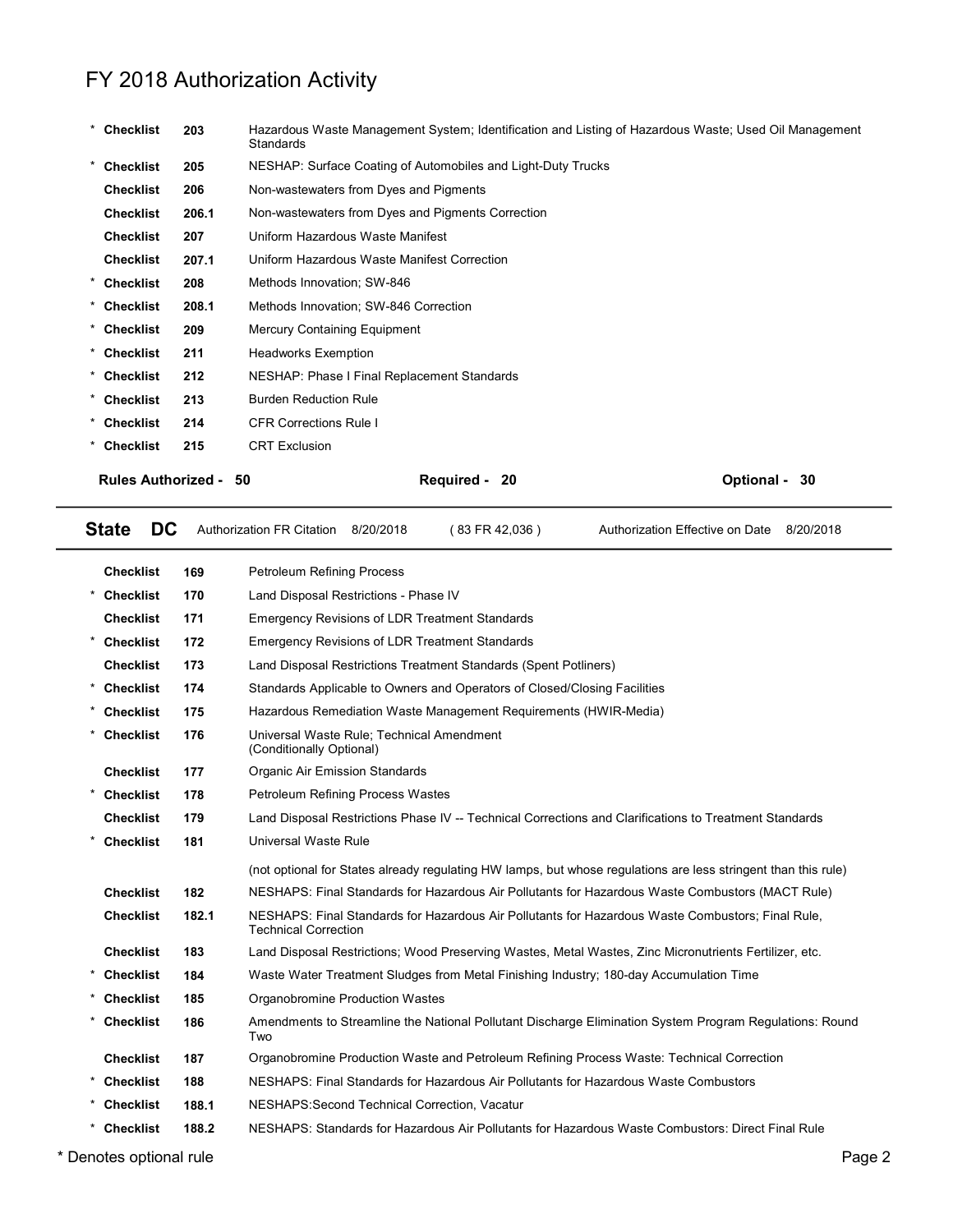|                       |       | FY 2018 Authorization Activity                                                                                                                                                                                                                                 |                                              |
|-----------------------|-------|----------------------------------------------------------------------------------------------------------------------------------------------------------------------------------------------------------------------------------------------------------------|----------------------------------------------|
|                       |       |                                                                                                                                                                                                                                                                |                                              |
| <b>Checklist</b>      | 189   | Hazardous Waste Management System; Identification and Listing of Hazardous Waste; Chlorinated Aliphatics<br>Production Wastes; Land Disposal Restrictions for Newly Identified Wastes; and CERCLA Hazardous<br>Substance Designation and Reportable Quantities |                                              |
| Checklist             | 190   | Deferral of Phase IV Standards for PCBs as a Constituent Subject to Treatment in Soil                                                                                                                                                                          |                                              |
| Checklist             | 191   | Storage, Treatment, Transportation and Disposal of Mixed Waste                                                                                                                                                                                                 |                                              |
| Checklist             | 192A  | Mixture and Derived-From Rules Revisions                                                                                                                                                                                                                       |                                              |
| <b>Checklist</b>      | 192B  | <b>Land Disposal Restricitons Correction</b>                                                                                                                                                                                                                   |                                              |
| <b>Checklist</b>      | 193   | Change of EPA Mailing Address; Additional Technical Amendments and Corrections                                                                                                                                                                                 |                                              |
| * Checklist           | 194   | Correction to the Hazardous Waste Identification Rule (HWIR): Revisions to the Mixture and Derived-From Rules                                                                                                                                                  |                                              |
| <b>Checklist</b>      | 195   | Inorganic Chemical Manufacturing Wastes Identification and Listing                                                                                                                                                                                             |                                              |
| Checklist             | 195.1 | Inorganic Chemical Manufacturing Wastes Identification and Listing: Corrections                                                                                                                                                                                |                                              |
| <b>Checklist</b>      | 197   | Hazardous Air Pollutant Standards for Combustors: Interim Standards                                                                                                                                                                                            |                                              |
| <b>Checklist</b>      | 198   | Hazardous Air Pollutant Standards for Combustors; Corrections                                                                                                                                                                                                  |                                              |
| <b>Checklist</b>      | 199   | Vacatur of Mineral Processing Spent Materials Being Reclaimed as Solid Wastes and TCLP Use with MGP<br>Waste                                                                                                                                                   |                                              |
| <b>Checklist</b>      | 200   | Zinc Fertilizers Made From Recycled Hazardous Secondary Materials                                                                                                                                                                                              |                                              |
| Checklist             | 201   | Land Disposal Restrictions: Treatment Variance for Radioactively Contaminated Batteries                                                                                                                                                                        |                                              |
| Checklist             | 202   | NESHAP: Standards for Hazardous Air Pollutants for Hazardous Waste Combustors-Corrections                                                                                                                                                                      |                                              |
| <b>Checklist</b>      | 203   | Hazardous Waste Management System; Identification and Listing of Hazardous Waste; Used Oil Management<br>Standards                                                                                                                                             |                                              |
| Checklist             | 205   | NESHAP: Surface Coating of Automobiles and Light-Duty Trucks                                                                                                                                                                                                   |                                              |
| Rules Authorized - 39 |       | Required - 17                                                                                                                                                                                                                                                  | Optional - 22                                |
| HI<br><b>State</b>    |       | Authorization FR Citation<br>8/28/2018<br>(83 FR 43,772)                                                                                                                                                                                                       | Authorization Effective on Date<br>8/28/2018 |
| <b>Checklist</b>      | 167A  | Land Disposal Restrictions Phase IV - Treatment Standards for Metal Wastes and Mineral Processing Wastes                                                                                                                                                       |                                              |

| UNGUNISL                     | 190    | Hazardous Air Foliutarii Stariuarus for Combustors, Corrections                                                    |  |  |  |  |  |  |  |
|------------------------------|--------|--------------------------------------------------------------------------------------------------------------------|--|--|--|--|--|--|--|
| <b>Checklist</b>             | 199    | Vacatur of Mineral Processing Spent Materials Being Reclaimed as Solid Wastes and TCLP Use with MGP<br>Waste       |  |  |  |  |  |  |  |
| <b>Checklist</b>             | 200    | Zinc Fertilizers Made From Recycled Hazardous Secondary Materials                                                  |  |  |  |  |  |  |  |
| <b>Checklist</b>             | 201    | Land Disposal Restrictions: Treatment Variance for Radioactively Contaminated Batteries                            |  |  |  |  |  |  |  |
| * Checklist                  | 202    | NESHAP: Standards for Hazardous Air Pollutants for Hazardous Waste Combustors-Corrections                          |  |  |  |  |  |  |  |
| * Checklist                  | 203    | Hazardous Waste Management System; Identification and Listing of Hazardous Waste; Used Oil Management<br>Standards |  |  |  |  |  |  |  |
| * Checklist                  | 205    | NESHAP: Surface Coating of Automobiles and Light-Duty Trucks                                                       |  |  |  |  |  |  |  |
| <b>Rules Authorized - 39</b> |        | Required - 17<br>Optional - 22                                                                                     |  |  |  |  |  |  |  |
| <b>State</b><br>HI           |        | Authorization FR Citation 8/28/2018<br>(83 FR 43,772)<br>Authorization Effective on Date 8/28/2018                 |  |  |  |  |  |  |  |
| <b>Checklist</b>             | 167A   | Land Disposal Restrictions Phase IV - Treatment Standards for Metal Wastes and Mineral Processing Wastes           |  |  |  |  |  |  |  |
| <b>Checklist</b>             | 167B   | Land Disposal Restrictions Phase IV - Hazardous Soils Treatment Standards and Exclusions                           |  |  |  |  |  |  |  |
| <b>Checklist</b>             | 167C   | Land Disposal Restrictions Phase IV - Corrections                                                                  |  |  |  |  |  |  |  |
| <b>Checklist</b>             | 167C.1 | Land Disposal Restrictions Phase IV - Corrections                                                                  |  |  |  |  |  |  |  |
| <b>Checklist</b>             | 167D   | Mineral Processing Secondary Materials Exclusion                                                                   |  |  |  |  |  |  |  |
| <b>Checklist</b>             | 167E   | <b>Bevill Exclusion Revisions and Clarification</b>                                                                |  |  |  |  |  |  |  |
| * Checklist                  | 167F   | Exclusion of Recycled Wood Preserving Wastewaters                                                                  |  |  |  |  |  |  |  |
| <b>Checklist</b>             | 169    | <b>Petroleum Refining Process</b>                                                                                  |  |  |  |  |  |  |  |
| <b>Checklist</b>             | 170    | Land Disposal Restrictions - Phase IV                                                                              |  |  |  |  |  |  |  |
| <b>Checklist</b>             | 171    | <b>Emergency Revisions of LDR Treatment Standards</b>                                                              |  |  |  |  |  |  |  |
| <b>Checklist</b>             | 172    | <b>Emergency Revisions of LDR Treatment Standards</b>                                                              |  |  |  |  |  |  |  |
| <b>Checklist</b>             | 173    | Land Disposal Restrictions Treatment Standards (Spent Potliners)                                                   |  |  |  |  |  |  |  |
| * Checklist                  | 174    | Standards Applicable to Owners and Operators of Closed/Closing Facilities                                          |  |  |  |  |  |  |  |
| <b>Checklist</b>             | 175    | Hazardous Remediation Waste Management Requirements (HWIR-Media)                                                   |  |  |  |  |  |  |  |
| * Checklist                  | 176    | Universal Waste Rule; Technical Amendment<br>(Conditionally Optional)                                              |  |  |  |  |  |  |  |
| <b>Checklist</b>             | 177    | Organic Air Emission Standards                                                                                     |  |  |  |  |  |  |  |
| <b>Checklist</b>             | 178    | <b>Petroleum Refining Process Wastes</b>                                                                           |  |  |  |  |  |  |  |
| <b>Checklist</b>             | 179    | Land Disposal Restrictions Phase IV -- Technical Corrections and Clarifications to Treatment Standards             |  |  |  |  |  |  |  |
| <b>Checklist</b>             | 180    | Test Procedures for the Analysis of Oil and Grease and Non-Polar Material                                          |  |  |  |  |  |  |  |
|                              |        |                                                                                                                    |  |  |  |  |  |  |  |

### \* Denotes optional rule Page 3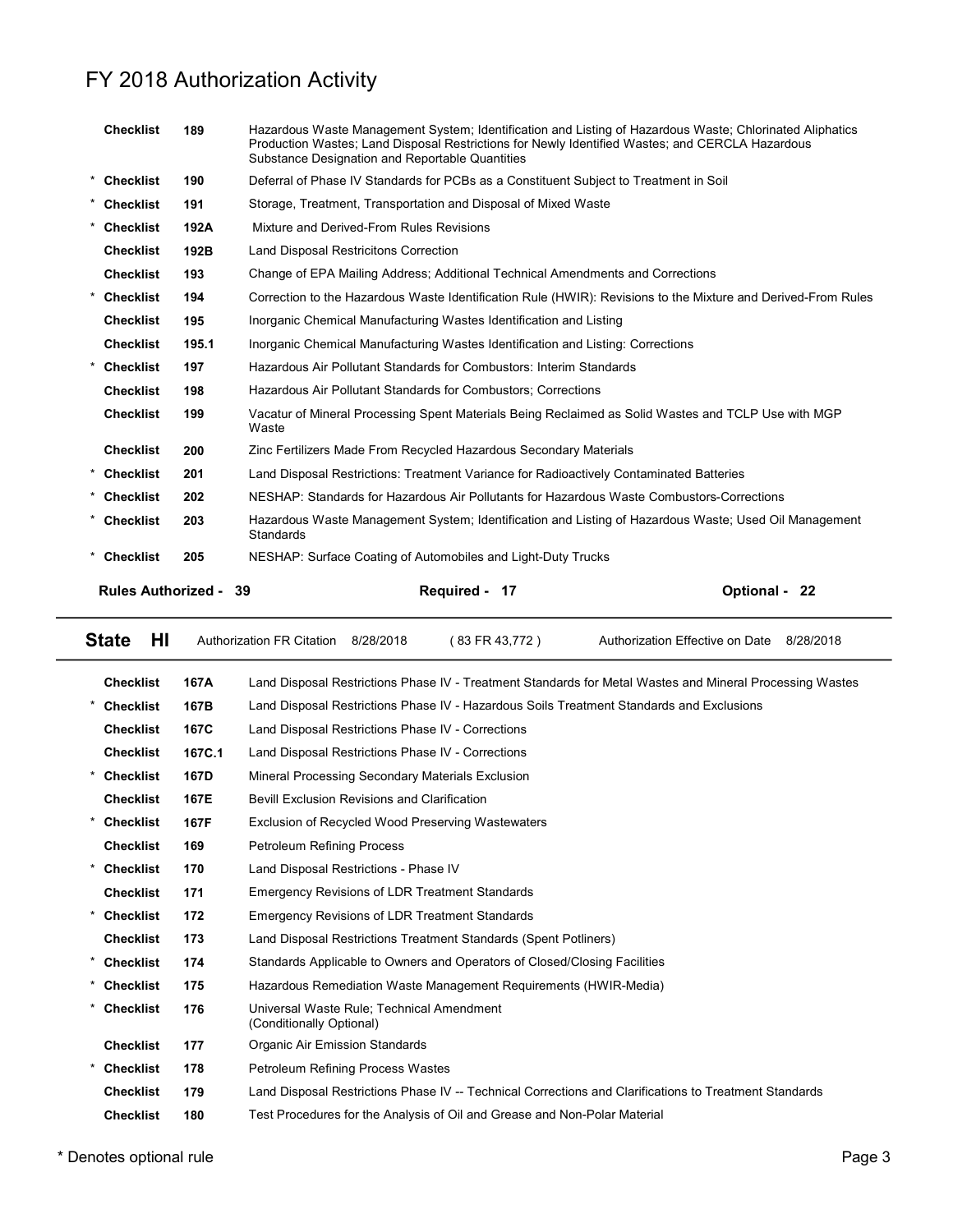| FY 2018 Authorization Activity<br>Universal Waste Rule<br>* Checklist<br>181<br>(not optional for States already regulating HW lamps, but whose regulations are less stringent than this rule)<br><b>Checklist</b><br>182<br>NESHAPS: Final Standards for Hazardous Air Pollutants for Hazardous Waste Combustors (MACT Rule)<br><b>Checklist</b><br>182.1<br>NESHAPS: Final Standards for Hazardous Air Pollutants for Hazardous Waste Combustors; Final Rule,<br><b>Technical Correction</b><br><b>Checklist</b><br>183<br>Land Disposal Restrictions; Wood Preserving Wastes, Metal Wastes, Zinc Micronutrients Fertilizer, etc.<br>* Checklist<br>184<br>Waste Water Treatment Sludges from Metal Finishing Industry; 180-day Accumulation Time<br>* Checklist<br>185<br>Organobromine Production Wastes<br>187<br><b>Checklist</b><br>Organobromine Production Waste and Petroleum Refining Process Waste: Technical Correction<br>* Checklist<br>188<br>NESHAPS: Final Standards for Hazardous Air Pollutants for Hazardous Waste Combustors<br>* Checklist<br>188.1<br>NESHAPS: Second Technical Correction, Vacatur<br>* Checklist<br>188.2<br>NESHAPS: Standards for Hazardous Air Pollutants for Hazardous Waste Combustors: Direct Final Rule<br><b>Checklist</b><br>189<br>Hazardous Waste Management System; Identification and Listing of Hazardous Waste; Chlorinated Aliphatics<br>Production Wastes; Land Disposal Restrictions for Newly Identified Wastes; and CERCLA Hazardous<br>Substance Designation and Reportable Quantities<br>* Checklist<br>190<br>Deferral of Phase IV Standards for PCBs as a Constituent Subject to Treatment in Soil<br>* Checklist<br>191<br>Storage, Treatment, Transportation and Disposal of Mixed Waste<br>* Checklist<br>192A<br>Mixture and Derived-From Rules Revisions<br>192B<br><b>Checklist</b><br>Land Disposal Restricitons Correction<br>193<br><b>Checklist</b><br>Change of EPA Mailing Address; Additional Technical Amendments and Corrections<br>$\star$<br><b>Checklist</b><br>194<br>195<br><b>Checklist</b><br>Inorganic Chemical Manufacturing Wastes Identification and Listing<br><b>Checklist</b><br>195.1<br>Inorganic Chemical Manufacturing Wastes Identification and Listing: Corrections<br>* Checklist<br>196<br><b>CAMU Amendments</b><br>Hazardous Air Pollutant Standards for Combustors: Interim Standards<br><b>Checklist</b><br>197<br>198<br>Hazardous Air Pollutant Standards for Combustors; Corrections<br><b>Checklist</b><br>Vacatur of Mineral Processing Spent Materials Being Reclaimed as Solid Wastes and TCLP Use with MGP<br><b>Checklist</b><br>199<br>Waste<br><b>Checklist</b><br>200<br>Zinc Fertilizers Made From Recycled Hazardous Secondary Materials<br>* Checklist<br>201<br>Land Disposal Restrictions: Treatment Variance for Radioactively Contaminated Batteries<br>* Checklist<br>202<br>NESHAP: Standards for Hazardous Air Pollutants for Hazardous Waste Combustors-Corrections<br><b>Checklist</b><br>203<br>Hazardous Waste Management System; Identification and Listing of Hazardous Waste; Used Oil Management<br>Standards<br><b>Checklist</b><br>NESHAP: Surface Coating of Automobiles and Light-Duty Trucks<br>205<br><b>Checklist</b><br>206<br>Non-wastewaters from Dyes and Pigments<br><b>Checklist</b><br>206.1<br>Non-wastewaters from Dyes and Pigments Correction<br><b>Checklist</b><br>207<br>Uniform Hazardous Waste Manifest<br><b>Checklist</b><br>207.1<br>Uniform Hazardous Waste Manifest Correction<br>* Checklist<br>208<br>Methods Innovation; SW-846<br>* Checklist<br>208.1<br>Methods Innovation; SW-846 Correction<br>* Checklist<br>210<br><b>Standardized Permit Rule</b><br>* Checklist<br>211<br><b>Headworks Exemption</b><br>* Checklist<br>212<br>NESHAP: Phase I Final Replacement Standards<br><b>Burden Reduction Rule</b><br><b>Checklist</b><br>213 |                     |                                                                                                               |
|-----------------------------------------------------------------------------------------------------------------------------------------------------------------------------------------------------------------------------------------------------------------------------------------------------------------------------------------------------------------------------------------------------------------------------------------------------------------------------------------------------------------------------------------------------------------------------------------------------------------------------------------------------------------------------------------------------------------------------------------------------------------------------------------------------------------------------------------------------------------------------------------------------------------------------------------------------------------------------------------------------------------------------------------------------------------------------------------------------------------------------------------------------------------------------------------------------------------------------------------------------------------------------------------------------------------------------------------------------------------------------------------------------------------------------------------------------------------------------------------------------------------------------------------------------------------------------------------------------------------------------------------------------------------------------------------------------------------------------------------------------------------------------------------------------------------------------------------------------------------------------------------------------------------------------------------------------------------------------------------------------------------------------------------------------------------------------------------------------------------------------------------------------------------------------------------------------------------------------------------------------------------------------------------------------------------------------------------------------------------------------------------------------------------------------------------------------------------------------------------------------------------------------------------------------------------------------------------------------------------------------------------------------------------------------------------------------------------------------------------------------------------------------------------------------------------------------------------------------------------------------------------------------------------------------------------------------------------------------------------------------------------------------------------------------------------------------------------------------------------------------------------------------------------------------------------------------------------------------------------------------------------------------------------------------------------------------------------------------------------------------------------------------------------------------------------------------------------------------------------------------------------------------------------------------------------------------------------------------------------------------------------------------------------------------------------------------------------------------------------------------------------------------------------------------------------------------------------------------------------------------------------------------------------------|---------------------|---------------------------------------------------------------------------------------------------------------|
|                                                                                                                                                                                                                                                                                                                                                                                                                                                                                                                                                                                                                                                                                                                                                                                                                                                                                                                                                                                                                                                                                                                                                                                                                                                                                                                                                                                                                                                                                                                                                                                                                                                                                                                                                                                                                                                                                                                                                                                                                                                                                                                                                                                                                                                                                                                                                                                                                                                                                                                                                                                                                                                                                                                                                                                                                                                                                                                                                                                                                                                                                                                                                                                                                                                                                                                                                                                                                                                                                                                                                                                                                                                                                                                                                                                                                                                                                                                       |                     |                                                                                                               |
|                                                                                                                                                                                                                                                                                                                                                                                                                                                                                                                                                                                                                                                                                                                                                                                                                                                                                                                                                                                                                                                                                                                                                                                                                                                                                                                                                                                                                                                                                                                                                                                                                                                                                                                                                                                                                                                                                                                                                                                                                                                                                                                                                                                                                                                                                                                                                                                                                                                                                                                                                                                                                                                                                                                                                                                                                                                                                                                                                                                                                                                                                                                                                                                                                                                                                                                                                                                                                                                                                                                                                                                                                                                                                                                                                                                                                                                                                                                       |                     |                                                                                                               |
|                                                                                                                                                                                                                                                                                                                                                                                                                                                                                                                                                                                                                                                                                                                                                                                                                                                                                                                                                                                                                                                                                                                                                                                                                                                                                                                                                                                                                                                                                                                                                                                                                                                                                                                                                                                                                                                                                                                                                                                                                                                                                                                                                                                                                                                                                                                                                                                                                                                                                                                                                                                                                                                                                                                                                                                                                                                                                                                                                                                                                                                                                                                                                                                                                                                                                                                                                                                                                                                                                                                                                                                                                                                                                                                                                                                                                                                                                                                       |                     |                                                                                                               |
|                                                                                                                                                                                                                                                                                                                                                                                                                                                                                                                                                                                                                                                                                                                                                                                                                                                                                                                                                                                                                                                                                                                                                                                                                                                                                                                                                                                                                                                                                                                                                                                                                                                                                                                                                                                                                                                                                                                                                                                                                                                                                                                                                                                                                                                                                                                                                                                                                                                                                                                                                                                                                                                                                                                                                                                                                                                                                                                                                                                                                                                                                                                                                                                                                                                                                                                                                                                                                                                                                                                                                                                                                                                                                                                                                                                                                                                                                                                       |                     |                                                                                                               |
|                                                                                                                                                                                                                                                                                                                                                                                                                                                                                                                                                                                                                                                                                                                                                                                                                                                                                                                                                                                                                                                                                                                                                                                                                                                                                                                                                                                                                                                                                                                                                                                                                                                                                                                                                                                                                                                                                                                                                                                                                                                                                                                                                                                                                                                                                                                                                                                                                                                                                                                                                                                                                                                                                                                                                                                                                                                                                                                                                                                                                                                                                                                                                                                                                                                                                                                                                                                                                                                                                                                                                                                                                                                                                                                                                                                                                                                                                                                       |                     |                                                                                                               |
|                                                                                                                                                                                                                                                                                                                                                                                                                                                                                                                                                                                                                                                                                                                                                                                                                                                                                                                                                                                                                                                                                                                                                                                                                                                                                                                                                                                                                                                                                                                                                                                                                                                                                                                                                                                                                                                                                                                                                                                                                                                                                                                                                                                                                                                                                                                                                                                                                                                                                                                                                                                                                                                                                                                                                                                                                                                                                                                                                                                                                                                                                                                                                                                                                                                                                                                                                                                                                                                                                                                                                                                                                                                                                                                                                                                                                                                                                                                       |                     |                                                                                                               |
|                                                                                                                                                                                                                                                                                                                                                                                                                                                                                                                                                                                                                                                                                                                                                                                                                                                                                                                                                                                                                                                                                                                                                                                                                                                                                                                                                                                                                                                                                                                                                                                                                                                                                                                                                                                                                                                                                                                                                                                                                                                                                                                                                                                                                                                                                                                                                                                                                                                                                                                                                                                                                                                                                                                                                                                                                                                                                                                                                                                                                                                                                                                                                                                                                                                                                                                                                                                                                                                                                                                                                                                                                                                                                                                                                                                                                                                                                                                       |                     |                                                                                                               |
|                                                                                                                                                                                                                                                                                                                                                                                                                                                                                                                                                                                                                                                                                                                                                                                                                                                                                                                                                                                                                                                                                                                                                                                                                                                                                                                                                                                                                                                                                                                                                                                                                                                                                                                                                                                                                                                                                                                                                                                                                                                                                                                                                                                                                                                                                                                                                                                                                                                                                                                                                                                                                                                                                                                                                                                                                                                                                                                                                                                                                                                                                                                                                                                                                                                                                                                                                                                                                                                                                                                                                                                                                                                                                                                                                                                                                                                                                                                       |                     |                                                                                                               |
|                                                                                                                                                                                                                                                                                                                                                                                                                                                                                                                                                                                                                                                                                                                                                                                                                                                                                                                                                                                                                                                                                                                                                                                                                                                                                                                                                                                                                                                                                                                                                                                                                                                                                                                                                                                                                                                                                                                                                                                                                                                                                                                                                                                                                                                                                                                                                                                                                                                                                                                                                                                                                                                                                                                                                                                                                                                                                                                                                                                                                                                                                                                                                                                                                                                                                                                                                                                                                                                                                                                                                                                                                                                                                                                                                                                                                                                                                                                       |                     |                                                                                                               |
|                                                                                                                                                                                                                                                                                                                                                                                                                                                                                                                                                                                                                                                                                                                                                                                                                                                                                                                                                                                                                                                                                                                                                                                                                                                                                                                                                                                                                                                                                                                                                                                                                                                                                                                                                                                                                                                                                                                                                                                                                                                                                                                                                                                                                                                                                                                                                                                                                                                                                                                                                                                                                                                                                                                                                                                                                                                                                                                                                                                                                                                                                                                                                                                                                                                                                                                                                                                                                                                                                                                                                                                                                                                                                                                                                                                                                                                                                                                       |                     |                                                                                                               |
|                                                                                                                                                                                                                                                                                                                                                                                                                                                                                                                                                                                                                                                                                                                                                                                                                                                                                                                                                                                                                                                                                                                                                                                                                                                                                                                                                                                                                                                                                                                                                                                                                                                                                                                                                                                                                                                                                                                                                                                                                                                                                                                                                                                                                                                                                                                                                                                                                                                                                                                                                                                                                                                                                                                                                                                                                                                                                                                                                                                                                                                                                                                                                                                                                                                                                                                                                                                                                                                                                                                                                                                                                                                                                                                                                                                                                                                                                                                       |                     |                                                                                                               |
|                                                                                                                                                                                                                                                                                                                                                                                                                                                                                                                                                                                                                                                                                                                                                                                                                                                                                                                                                                                                                                                                                                                                                                                                                                                                                                                                                                                                                                                                                                                                                                                                                                                                                                                                                                                                                                                                                                                                                                                                                                                                                                                                                                                                                                                                                                                                                                                                                                                                                                                                                                                                                                                                                                                                                                                                                                                                                                                                                                                                                                                                                                                                                                                                                                                                                                                                                                                                                                                                                                                                                                                                                                                                                                                                                                                                                                                                                                                       |                     |                                                                                                               |
|                                                                                                                                                                                                                                                                                                                                                                                                                                                                                                                                                                                                                                                                                                                                                                                                                                                                                                                                                                                                                                                                                                                                                                                                                                                                                                                                                                                                                                                                                                                                                                                                                                                                                                                                                                                                                                                                                                                                                                                                                                                                                                                                                                                                                                                                                                                                                                                                                                                                                                                                                                                                                                                                                                                                                                                                                                                                                                                                                                                                                                                                                                                                                                                                                                                                                                                                                                                                                                                                                                                                                                                                                                                                                                                                                                                                                                                                                                                       |                     |                                                                                                               |
|                                                                                                                                                                                                                                                                                                                                                                                                                                                                                                                                                                                                                                                                                                                                                                                                                                                                                                                                                                                                                                                                                                                                                                                                                                                                                                                                                                                                                                                                                                                                                                                                                                                                                                                                                                                                                                                                                                                                                                                                                                                                                                                                                                                                                                                                                                                                                                                                                                                                                                                                                                                                                                                                                                                                                                                                                                                                                                                                                                                                                                                                                                                                                                                                                                                                                                                                                                                                                                                                                                                                                                                                                                                                                                                                                                                                                                                                                                                       |                     |                                                                                                               |
|                                                                                                                                                                                                                                                                                                                                                                                                                                                                                                                                                                                                                                                                                                                                                                                                                                                                                                                                                                                                                                                                                                                                                                                                                                                                                                                                                                                                                                                                                                                                                                                                                                                                                                                                                                                                                                                                                                                                                                                                                                                                                                                                                                                                                                                                                                                                                                                                                                                                                                                                                                                                                                                                                                                                                                                                                                                                                                                                                                                                                                                                                                                                                                                                                                                                                                                                                                                                                                                                                                                                                                                                                                                                                                                                                                                                                                                                                                                       |                     |                                                                                                               |
|                                                                                                                                                                                                                                                                                                                                                                                                                                                                                                                                                                                                                                                                                                                                                                                                                                                                                                                                                                                                                                                                                                                                                                                                                                                                                                                                                                                                                                                                                                                                                                                                                                                                                                                                                                                                                                                                                                                                                                                                                                                                                                                                                                                                                                                                                                                                                                                                                                                                                                                                                                                                                                                                                                                                                                                                                                                                                                                                                                                                                                                                                                                                                                                                                                                                                                                                                                                                                                                                                                                                                                                                                                                                                                                                                                                                                                                                                                                       |                     |                                                                                                               |
|                                                                                                                                                                                                                                                                                                                                                                                                                                                                                                                                                                                                                                                                                                                                                                                                                                                                                                                                                                                                                                                                                                                                                                                                                                                                                                                                                                                                                                                                                                                                                                                                                                                                                                                                                                                                                                                                                                                                                                                                                                                                                                                                                                                                                                                                                                                                                                                                                                                                                                                                                                                                                                                                                                                                                                                                                                                                                                                                                                                                                                                                                                                                                                                                                                                                                                                                                                                                                                                                                                                                                                                                                                                                                                                                                                                                                                                                                                                       |                     |                                                                                                               |
|                                                                                                                                                                                                                                                                                                                                                                                                                                                                                                                                                                                                                                                                                                                                                                                                                                                                                                                                                                                                                                                                                                                                                                                                                                                                                                                                                                                                                                                                                                                                                                                                                                                                                                                                                                                                                                                                                                                                                                                                                                                                                                                                                                                                                                                                                                                                                                                                                                                                                                                                                                                                                                                                                                                                                                                                                                                                                                                                                                                                                                                                                                                                                                                                                                                                                                                                                                                                                                                                                                                                                                                                                                                                                                                                                                                                                                                                                                                       |                     |                                                                                                               |
|                                                                                                                                                                                                                                                                                                                                                                                                                                                                                                                                                                                                                                                                                                                                                                                                                                                                                                                                                                                                                                                                                                                                                                                                                                                                                                                                                                                                                                                                                                                                                                                                                                                                                                                                                                                                                                                                                                                                                                                                                                                                                                                                                                                                                                                                                                                                                                                                                                                                                                                                                                                                                                                                                                                                                                                                                                                                                                                                                                                                                                                                                                                                                                                                                                                                                                                                                                                                                                                                                                                                                                                                                                                                                                                                                                                                                                                                                                                       |                     |                                                                                                               |
|                                                                                                                                                                                                                                                                                                                                                                                                                                                                                                                                                                                                                                                                                                                                                                                                                                                                                                                                                                                                                                                                                                                                                                                                                                                                                                                                                                                                                                                                                                                                                                                                                                                                                                                                                                                                                                                                                                                                                                                                                                                                                                                                                                                                                                                                                                                                                                                                                                                                                                                                                                                                                                                                                                                                                                                                                                                                                                                                                                                                                                                                                                                                                                                                                                                                                                                                                                                                                                                                                                                                                                                                                                                                                                                                                                                                                                                                                                                       |                     |                                                                                                               |
|                                                                                                                                                                                                                                                                                                                                                                                                                                                                                                                                                                                                                                                                                                                                                                                                                                                                                                                                                                                                                                                                                                                                                                                                                                                                                                                                                                                                                                                                                                                                                                                                                                                                                                                                                                                                                                                                                                                                                                                                                                                                                                                                                                                                                                                                                                                                                                                                                                                                                                                                                                                                                                                                                                                                                                                                                                                                                                                                                                                                                                                                                                                                                                                                                                                                                                                                                                                                                                                                                                                                                                                                                                                                                                                                                                                                                                                                                                                       |                     |                                                                                                               |
|                                                                                                                                                                                                                                                                                                                                                                                                                                                                                                                                                                                                                                                                                                                                                                                                                                                                                                                                                                                                                                                                                                                                                                                                                                                                                                                                                                                                                                                                                                                                                                                                                                                                                                                                                                                                                                                                                                                                                                                                                                                                                                                                                                                                                                                                                                                                                                                                                                                                                                                                                                                                                                                                                                                                                                                                                                                                                                                                                                                                                                                                                                                                                                                                                                                                                                                                                                                                                                                                                                                                                                                                                                                                                                                                                                                                                                                                                                                       |                     |                                                                                                               |
|                                                                                                                                                                                                                                                                                                                                                                                                                                                                                                                                                                                                                                                                                                                                                                                                                                                                                                                                                                                                                                                                                                                                                                                                                                                                                                                                                                                                                                                                                                                                                                                                                                                                                                                                                                                                                                                                                                                                                                                                                                                                                                                                                                                                                                                                                                                                                                                                                                                                                                                                                                                                                                                                                                                                                                                                                                                                                                                                                                                                                                                                                                                                                                                                                                                                                                                                                                                                                                                                                                                                                                                                                                                                                                                                                                                                                                                                                                                       |                     | Correction to the Hazardous Waste Identification Rule (HWIR): Revisions to the Mixture and Derived-From Rules |
|                                                                                                                                                                                                                                                                                                                                                                                                                                                                                                                                                                                                                                                                                                                                                                                                                                                                                                                                                                                                                                                                                                                                                                                                                                                                                                                                                                                                                                                                                                                                                                                                                                                                                                                                                                                                                                                                                                                                                                                                                                                                                                                                                                                                                                                                                                                                                                                                                                                                                                                                                                                                                                                                                                                                                                                                                                                                                                                                                                                                                                                                                                                                                                                                                                                                                                                                                                                                                                                                                                                                                                                                                                                                                                                                                                                                                                                                                                                       |                     |                                                                                                               |
|                                                                                                                                                                                                                                                                                                                                                                                                                                                                                                                                                                                                                                                                                                                                                                                                                                                                                                                                                                                                                                                                                                                                                                                                                                                                                                                                                                                                                                                                                                                                                                                                                                                                                                                                                                                                                                                                                                                                                                                                                                                                                                                                                                                                                                                                                                                                                                                                                                                                                                                                                                                                                                                                                                                                                                                                                                                                                                                                                                                                                                                                                                                                                                                                                                                                                                                                                                                                                                                                                                                                                                                                                                                                                                                                                                                                                                                                                                                       |                     |                                                                                                               |
|                                                                                                                                                                                                                                                                                                                                                                                                                                                                                                                                                                                                                                                                                                                                                                                                                                                                                                                                                                                                                                                                                                                                                                                                                                                                                                                                                                                                                                                                                                                                                                                                                                                                                                                                                                                                                                                                                                                                                                                                                                                                                                                                                                                                                                                                                                                                                                                                                                                                                                                                                                                                                                                                                                                                                                                                                                                                                                                                                                                                                                                                                                                                                                                                                                                                                                                                                                                                                                                                                                                                                                                                                                                                                                                                                                                                                                                                                                                       |                     |                                                                                                               |
|                                                                                                                                                                                                                                                                                                                                                                                                                                                                                                                                                                                                                                                                                                                                                                                                                                                                                                                                                                                                                                                                                                                                                                                                                                                                                                                                                                                                                                                                                                                                                                                                                                                                                                                                                                                                                                                                                                                                                                                                                                                                                                                                                                                                                                                                                                                                                                                                                                                                                                                                                                                                                                                                                                                                                                                                                                                                                                                                                                                                                                                                                                                                                                                                                                                                                                                                                                                                                                                                                                                                                                                                                                                                                                                                                                                                                                                                                                                       |                     |                                                                                                               |
|                                                                                                                                                                                                                                                                                                                                                                                                                                                                                                                                                                                                                                                                                                                                                                                                                                                                                                                                                                                                                                                                                                                                                                                                                                                                                                                                                                                                                                                                                                                                                                                                                                                                                                                                                                                                                                                                                                                                                                                                                                                                                                                                                                                                                                                                                                                                                                                                                                                                                                                                                                                                                                                                                                                                                                                                                                                                                                                                                                                                                                                                                                                                                                                                                                                                                                                                                                                                                                                                                                                                                                                                                                                                                                                                                                                                                                                                                                                       |                     |                                                                                                               |
|                                                                                                                                                                                                                                                                                                                                                                                                                                                                                                                                                                                                                                                                                                                                                                                                                                                                                                                                                                                                                                                                                                                                                                                                                                                                                                                                                                                                                                                                                                                                                                                                                                                                                                                                                                                                                                                                                                                                                                                                                                                                                                                                                                                                                                                                                                                                                                                                                                                                                                                                                                                                                                                                                                                                                                                                                                                                                                                                                                                                                                                                                                                                                                                                                                                                                                                                                                                                                                                                                                                                                                                                                                                                                                                                                                                                                                                                                                                       |                     |                                                                                                               |
|                                                                                                                                                                                                                                                                                                                                                                                                                                                                                                                                                                                                                                                                                                                                                                                                                                                                                                                                                                                                                                                                                                                                                                                                                                                                                                                                                                                                                                                                                                                                                                                                                                                                                                                                                                                                                                                                                                                                                                                                                                                                                                                                                                                                                                                                                                                                                                                                                                                                                                                                                                                                                                                                                                                                                                                                                                                                                                                                                                                                                                                                                                                                                                                                                                                                                                                                                                                                                                                                                                                                                                                                                                                                                                                                                                                                                                                                                                                       |                     |                                                                                                               |
|                                                                                                                                                                                                                                                                                                                                                                                                                                                                                                                                                                                                                                                                                                                                                                                                                                                                                                                                                                                                                                                                                                                                                                                                                                                                                                                                                                                                                                                                                                                                                                                                                                                                                                                                                                                                                                                                                                                                                                                                                                                                                                                                                                                                                                                                                                                                                                                                                                                                                                                                                                                                                                                                                                                                                                                                                                                                                                                                                                                                                                                                                                                                                                                                                                                                                                                                                                                                                                                                                                                                                                                                                                                                                                                                                                                                                                                                                                                       |                     |                                                                                                               |
|                                                                                                                                                                                                                                                                                                                                                                                                                                                                                                                                                                                                                                                                                                                                                                                                                                                                                                                                                                                                                                                                                                                                                                                                                                                                                                                                                                                                                                                                                                                                                                                                                                                                                                                                                                                                                                                                                                                                                                                                                                                                                                                                                                                                                                                                                                                                                                                                                                                                                                                                                                                                                                                                                                                                                                                                                                                                                                                                                                                                                                                                                                                                                                                                                                                                                                                                                                                                                                                                                                                                                                                                                                                                                                                                                                                                                                                                                                                       |                     |                                                                                                               |
|                                                                                                                                                                                                                                                                                                                                                                                                                                                                                                                                                                                                                                                                                                                                                                                                                                                                                                                                                                                                                                                                                                                                                                                                                                                                                                                                                                                                                                                                                                                                                                                                                                                                                                                                                                                                                                                                                                                                                                                                                                                                                                                                                                                                                                                                                                                                                                                                                                                                                                                                                                                                                                                                                                                                                                                                                                                                                                                                                                                                                                                                                                                                                                                                                                                                                                                                                                                                                                                                                                                                                                                                                                                                                                                                                                                                                                                                                                                       |                     |                                                                                                               |
|                                                                                                                                                                                                                                                                                                                                                                                                                                                                                                                                                                                                                                                                                                                                                                                                                                                                                                                                                                                                                                                                                                                                                                                                                                                                                                                                                                                                                                                                                                                                                                                                                                                                                                                                                                                                                                                                                                                                                                                                                                                                                                                                                                                                                                                                                                                                                                                                                                                                                                                                                                                                                                                                                                                                                                                                                                                                                                                                                                                                                                                                                                                                                                                                                                                                                                                                                                                                                                                                                                                                                                                                                                                                                                                                                                                                                                                                                                                       |                     |                                                                                                               |
|                                                                                                                                                                                                                                                                                                                                                                                                                                                                                                                                                                                                                                                                                                                                                                                                                                                                                                                                                                                                                                                                                                                                                                                                                                                                                                                                                                                                                                                                                                                                                                                                                                                                                                                                                                                                                                                                                                                                                                                                                                                                                                                                                                                                                                                                                                                                                                                                                                                                                                                                                                                                                                                                                                                                                                                                                                                                                                                                                                                                                                                                                                                                                                                                                                                                                                                                                                                                                                                                                                                                                                                                                                                                                                                                                                                                                                                                                                                       |                     |                                                                                                               |
|                                                                                                                                                                                                                                                                                                                                                                                                                                                                                                                                                                                                                                                                                                                                                                                                                                                                                                                                                                                                                                                                                                                                                                                                                                                                                                                                                                                                                                                                                                                                                                                                                                                                                                                                                                                                                                                                                                                                                                                                                                                                                                                                                                                                                                                                                                                                                                                                                                                                                                                                                                                                                                                                                                                                                                                                                                                                                                                                                                                                                                                                                                                                                                                                                                                                                                                                                                                                                                                                                                                                                                                                                                                                                                                                                                                                                                                                                                                       |                     |                                                                                                               |
|                                                                                                                                                                                                                                                                                                                                                                                                                                                                                                                                                                                                                                                                                                                                                                                                                                                                                                                                                                                                                                                                                                                                                                                                                                                                                                                                                                                                                                                                                                                                                                                                                                                                                                                                                                                                                                                                                                                                                                                                                                                                                                                                                                                                                                                                                                                                                                                                                                                                                                                                                                                                                                                                                                                                                                                                                                                                                                                                                                                                                                                                                                                                                                                                                                                                                                                                                                                                                                                                                                                                                                                                                                                                                                                                                                                                                                                                                                                       |                     |                                                                                                               |
|                                                                                                                                                                                                                                                                                                                                                                                                                                                                                                                                                                                                                                                                                                                                                                                                                                                                                                                                                                                                                                                                                                                                                                                                                                                                                                                                                                                                                                                                                                                                                                                                                                                                                                                                                                                                                                                                                                                                                                                                                                                                                                                                                                                                                                                                                                                                                                                                                                                                                                                                                                                                                                                                                                                                                                                                                                                                                                                                                                                                                                                                                                                                                                                                                                                                                                                                                                                                                                                                                                                                                                                                                                                                                                                                                                                                                                                                                                                       |                     |                                                                                                               |
|                                                                                                                                                                                                                                                                                                                                                                                                                                                                                                                                                                                                                                                                                                                                                                                                                                                                                                                                                                                                                                                                                                                                                                                                                                                                                                                                                                                                                                                                                                                                                                                                                                                                                                                                                                                                                                                                                                                                                                                                                                                                                                                                                                                                                                                                                                                                                                                                                                                                                                                                                                                                                                                                                                                                                                                                                                                                                                                                                                                                                                                                                                                                                                                                                                                                                                                                                                                                                                                                                                                                                                                                                                                                                                                                                                                                                                                                                                                       |                     |                                                                                                               |
|                                                                                                                                                                                                                                                                                                                                                                                                                                                                                                                                                                                                                                                                                                                                                                                                                                                                                                                                                                                                                                                                                                                                                                                                                                                                                                                                                                                                                                                                                                                                                                                                                                                                                                                                                                                                                                                                                                                                                                                                                                                                                                                                                                                                                                                                                                                                                                                                                                                                                                                                                                                                                                                                                                                                                                                                                                                                                                                                                                                                                                                                                                                                                                                                                                                                                                                                                                                                                                                                                                                                                                                                                                                                                                                                                                                                                                                                                                                       |                     |                                                                                                               |
|                                                                                                                                                                                                                                                                                                                                                                                                                                                                                                                                                                                                                                                                                                                                                                                                                                                                                                                                                                                                                                                                                                                                                                                                                                                                                                                                                                                                                                                                                                                                                                                                                                                                                                                                                                                                                                                                                                                                                                                                                                                                                                                                                                                                                                                                                                                                                                                                                                                                                                                                                                                                                                                                                                                                                                                                                                                                                                                                                                                                                                                                                                                                                                                                                                                                                                                                                                                                                                                                                                                                                                                                                                                                                                                                                                                                                                                                                                                       |                     |                                                                                                               |
|                                                                                                                                                                                                                                                                                                                                                                                                                                                                                                                                                                                                                                                                                                                                                                                                                                                                                                                                                                                                                                                                                                                                                                                                                                                                                                                                                                                                                                                                                                                                                                                                                                                                                                                                                                                                                                                                                                                                                                                                                                                                                                                                                                                                                                                                                                                                                                                                                                                                                                                                                                                                                                                                                                                                                                                                                                                                                                                                                                                                                                                                                                                                                                                                                                                                                                                                                                                                                                                                                                                                                                                                                                                                                                                                                                                                                                                                                                                       |                     |                                                                                                               |
|                                                                                                                                                                                                                                                                                                                                                                                                                                                                                                                                                                                                                                                                                                                                                                                                                                                                                                                                                                                                                                                                                                                                                                                                                                                                                                                                                                                                                                                                                                                                                                                                                                                                                                                                                                                                                                                                                                                                                                                                                                                                                                                                                                                                                                                                                                                                                                                                                                                                                                                                                                                                                                                                                                                                                                                                                                                                                                                                                                                                                                                                                                                                                                                                                                                                                                                                                                                                                                                                                                                                                                                                                                                                                                                                                                                                                                                                                                                       |                     |                                                                                                               |
| <b>CFR Corrections Rule I</b><br>* Checklist<br>214                                                                                                                                                                                                                                                                                                                                                                                                                                                                                                                                                                                                                                                                                                                                                                                                                                                                                                                                                                                                                                                                                                                                                                                                                                                                                                                                                                                                                                                                                                                                                                                                                                                                                                                                                                                                                                                                                                                                                                                                                                                                                                                                                                                                                                                                                                                                                                                                                                                                                                                                                                                                                                                                                                                                                                                                                                                                                                                                                                                                                                                                                                                                                                                                                                                                                                                                                                                                                                                                                                                                                                                                                                                                                                                                                                                                                                                                   |                     |                                                                                                               |
|                                                                                                                                                                                                                                                                                                                                                                                                                                                                                                                                                                                                                                                                                                                                                                                                                                                                                                                                                                                                                                                                                                                                                                                                                                                                                                                                                                                                                                                                                                                                                                                                                                                                                                                                                                                                                                                                                                                                                                                                                                                                                                                                                                                                                                                                                                                                                                                                                                                                                                                                                                                                                                                                                                                                                                                                                                                                                                                                                                                                                                                                                                                                                                                                                                                                                                                                                                                                                                                                                                                                                                                                                                                                                                                                                                                                                                                                                                                       | notes optional rule | Page 4                                                                                                        |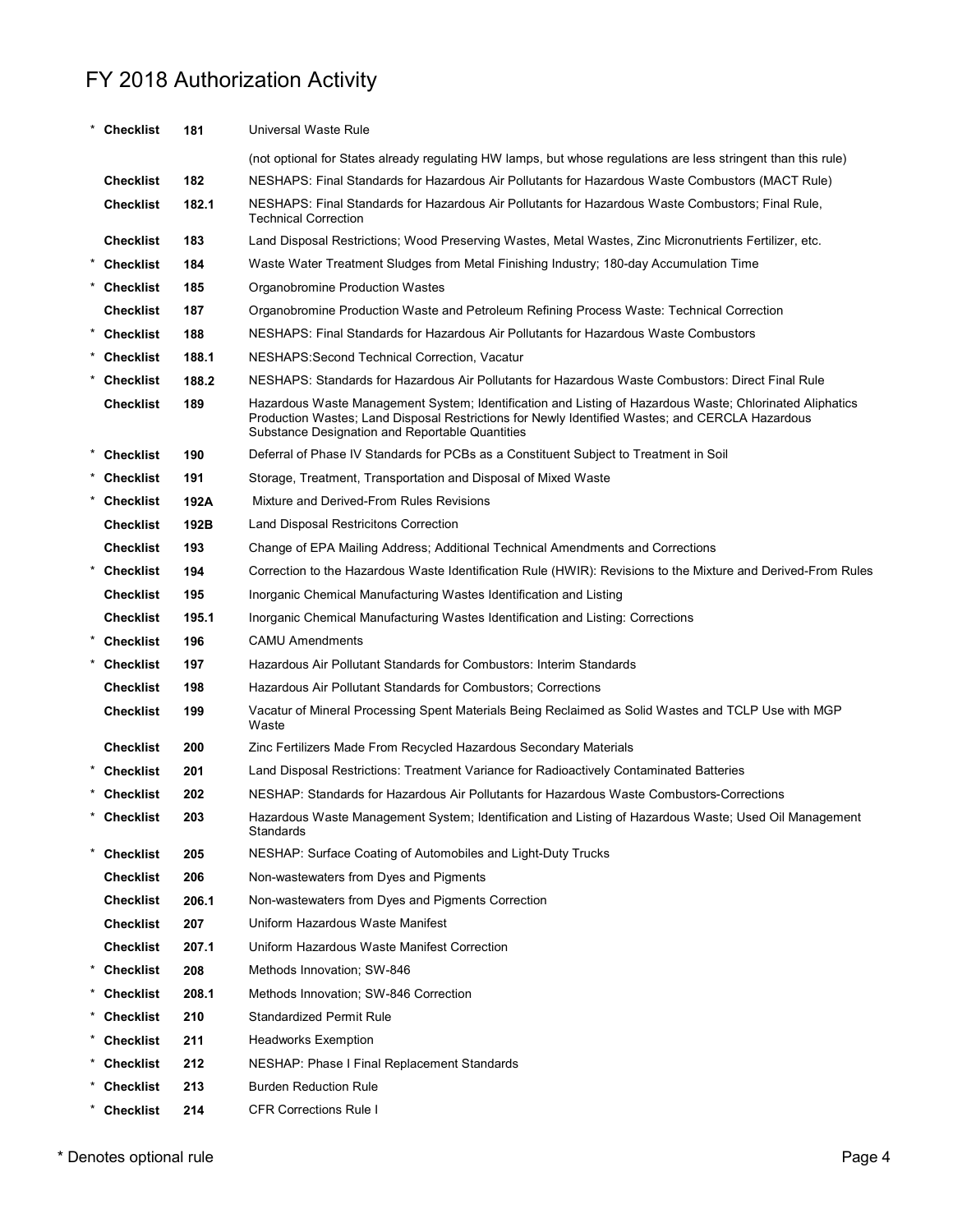|                              |      | FY 2018 Authorization Activity                                                                                                    |                                           |
|------------------------------|------|-----------------------------------------------------------------------------------------------------------------------------------|-------------------------------------------|
| * Checklist                  | 217  | NESHAP: Final Standards for Hazardous Waste Combustors (Phase I Final Replacement Standards and Phase<br>II) Amendments           |                                           |
| * Checklist                  | 218  | F019 Exemption for Wastewater Treatment Sludges from Auto Manufacturing Zinc Phosphating Processes                                |                                           |
| * Checklist                  | 219  | Revisions to the Definition of Solid Waste                                                                                        |                                           |
| <b>Checklist</b>             | 222  | OECD Requirements; Export Shipments of Spend Lead-Acid Batteries                                                                  |                                           |
| <b>Checklist</b>             | 223  | Hazardous Waste Technical Corrections and Clarifications                                                                          |                                           |
| * Checklist                  | 225  | Removal of Saccharin and Its Salts From the Lists of Hazardous Constituents, Hazardous Wastes, and<br><b>Hazardous Substances</b> |                                           |
| <b>Checklist</b>             | 227  | Revision of the Treatment Standards for Carbamate Wastes                                                                          |                                           |
| <b>Checklist</b>             | 228  | Hazardous Waste Technical Corrections and Clarifications Rule                                                                     |                                           |
| <b>Checklist</b>             | 229  | <b>Conditional Exclusion for Solvent Contaminated Wipes</b>                                                                       |                                           |
| <b>Checklist</b>             | 231  | Hazardous Waste Electronic Manifest System                                                                                        |                                           |
| <b>Checklist</b>             | 233A | Revisions to the Definition of Solid Waste-Non-waste determinations and variances                                                 |                                           |
| <b>Checklist</b>             | 233B | Revisions to the Definition of Solid Waste-Legitimacy related provisions                                                          |                                           |
| <b>Checklist</b>             | 233C | Revisions to the Definition of Solid Waste-Speculative Accumulation                                                               |                                           |
| * Checklist                  | 233D | Revisions to the Definition of Solid Waste-Exclusions and non-waste determinations                                                |                                           |
| Checklist                    | 233E | Revisions to the Definition of Solid Waste-Remanufacturing exclusion                                                              |                                           |
| <b>Rules Authorized - 73</b> |      | Required - 32                                                                                                                     | Optional - 41                             |
| <b>OH</b><br><b>State</b>    |      | Authorization FR Citation<br>2/12/2018<br>(83 FR 5,948)                                                                           | Authorization Effective on Date 2/12/2018 |
| * Checklist                  | 190  | Deferral of Phase IV Standards for PCBs as a Constituent Subject to Treatment in Soil                                             |                                           |
| <b>Checklist</b>             | 200  | Zinc Fertilizers Made From Recycled Hazardous Secondary Materials                                                                 |                                           |
| <b>Checklist</b>             | 201  | Land Disposal Restrictions: Treatment Variance for Radioactively Contaminated Batteries                                           |                                           |
| * Checklist                  | 209  | Mercury Containing Equipment                                                                                                      |                                           |
| * Checklist                  | 213  | <b>Burden Reduction Rule</b>                                                                                                      |                                           |
| <b>Checklist</b>             | 215  | <b>CRT Exclusion</b>                                                                                                              |                                           |
| <b>Checklist</b>             | 216  | Exclusion of Oil-Bearing Secondary Materials Processed in a Gasification System to Produce Synthesis Gas                          |                                           |

| <b>Rules Authorized -</b> | Required - | <b>Optional -</b> |
|---------------------------|------------|-------------------|
| -73                       | -32        | 41                |
|                           |            |                   |

| <b>Checklist</b> |           | 233E                         |                                        |           | Revisions to the Definition of Solid Waste-Remanufacturing exclusion                                     |                                 |               |              |  |
|------------------|-----------|------------------------------|----------------------------------------|-----------|----------------------------------------------------------------------------------------------------------|---------------------------------|---------------|--------------|--|
|                  |           | <b>Rules Authorized - 73</b> |                                        |           | Required - 32                                                                                            |                                 | Optional - 41 |              |  |
| <b>State</b>     | OH        |                              | <b>Authorization FR Citation</b>       | 2/12/2018 | (83 FR 5,948)                                                                                            | Authorization Effective on Date |               | 2/12/2018    |  |
| <b>Checklist</b> |           | 190                          |                                        |           | Deferral of Phase IV Standards for PCBs as a Constituent Subject to Treatment in Soil                    |                                 |               |              |  |
| <b>Checklist</b> |           | 200                          |                                        |           | Zinc Fertilizers Made From Recycled Hazardous Secondary Materials                                        |                                 |               |              |  |
| <b>Checklist</b> |           | 201                          |                                        |           | Land Disposal Restrictions: Treatment Variance for Radioactively Contaminated Batteries                  |                                 |               |              |  |
| <b>Checklist</b> |           | 209                          | <b>Mercury Containing Equipment</b>    |           |                                                                                                          |                                 |               |              |  |
| Checklist        |           | 213                          | <b>Burden Reduction Rule</b>           |           |                                                                                                          |                                 |               |              |  |
| <b>Checklist</b> |           | 215                          | <b>CRT</b> Exclusion                   |           |                                                                                                          |                                 |               |              |  |
| <b>Checklist</b> |           | 216                          |                                        |           | Exclusion of Oil-Bearing Secondary Materials Processed in a Gasification System to Produce Synthesis Gas |                                 |               |              |  |
| <b>Checklist</b> |           | 217                          | II) Amendments                         |           | NESHAP: Final Standards for Hazardous Waste Combustors (Phase I Final Replacement Standards and Phase    |                                 |               |              |  |
| <b>Checklist</b> |           | 218                          |                                        |           | F019 Exemption for Wastewater Treatment Sludges from Auto Manufacturing Zinc Phosphating Processes       |                                 |               |              |  |
| <b>Checklist</b> |           | 220                          | Accumulation                           |           | Academic Laboratories Generator Standards, Alternative Standards for Hazardous Waste Determination and   |                                 |               |              |  |
|                  |           | <b>Rules Authorized - 10</b> |                                        |           | Required - 1                                                                                             |                                 | Optional - 9  |              |  |
| State            | <b>WA</b> |                              | Authorization FR Citation              | 3/9/2018  | (83 FR 10,383)                                                                                           | Authorization Effective on Date |               | 4/9/2018     |  |
| <b>Checklist</b> |           | 206                          | Non-wastewaters from Dyes and Pigments |           |                                                                                                          |                                 |               |              |  |
| <b>Checklist</b> |           | 220                          | Accumulation                           |           | Academic Laboratories Generator Standards, Alternative Standards for Hazardous Waste Determination and   |                                 |               |              |  |
| <b>Checklist</b> |           | 222                          |                                        |           | OECD Requirements; Export Shipments of Spend Lead-Acid Batteries                                         |                                 |               |              |  |
| <b>Checklist</b> |           | 223                          |                                        |           | Hazardous Waste Technical Corrections and Clarifications                                                 |                                 |               |              |  |
| <b>Checklist</b> |           | 226                          |                                        |           | Technical Corrections to the Generator Standards for Academic Laboratories                               |                                 |               |              |  |
| <b>Checklist</b> |           | 227                          |                                        |           | Revision of the Treatment Standards for Carbamate Wastes                                                 |                                 |               |              |  |
| <b>Checklist</b> |           | 228                          |                                        |           | Hazardous Waste Technical Corrections and Clarifications Rule                                            |                                 |               |              |  |
|                  |           |                              |                                        |           |                                                                                                          |                                 |               | <b>D.L.P</b> |  |

| <b>Checklist</b>     | 206 | Non-wastewaters from Dyes and Pigments                                                                                 |
|----------------------|-----|------------------------------------------------------------------------------------------------------------------------|
| Checklist            | 220 | Academic Laboratories Generator Standards, Alternative Standards for Hazardous Waste Determination and<br>Accumulation |
| Checklist            | 222 | <b>OECD Requirements: Export Shipments of Spend Lead-Acid Batteries</b>                                                |
| <b>Checklist</b>     | 223 | Hazardous Waste Technical Corrections and Clarifications                                                               |
| Checklist<br>*       | 226 | Technical Corrections to the Generator Standards for Academic Laboratories                                             |
| Checklist<br>$\star$ | 227 | Revision of the Treatment Standards for Carbamate Wastes                                                               |
| <b>Checklist</b>     | 228 | Hazardous Waste Technical Corrections and Clarifications Rule                                                          |
|                      |     |                                                                                                                        |

\* Denotes optional rule Page 5